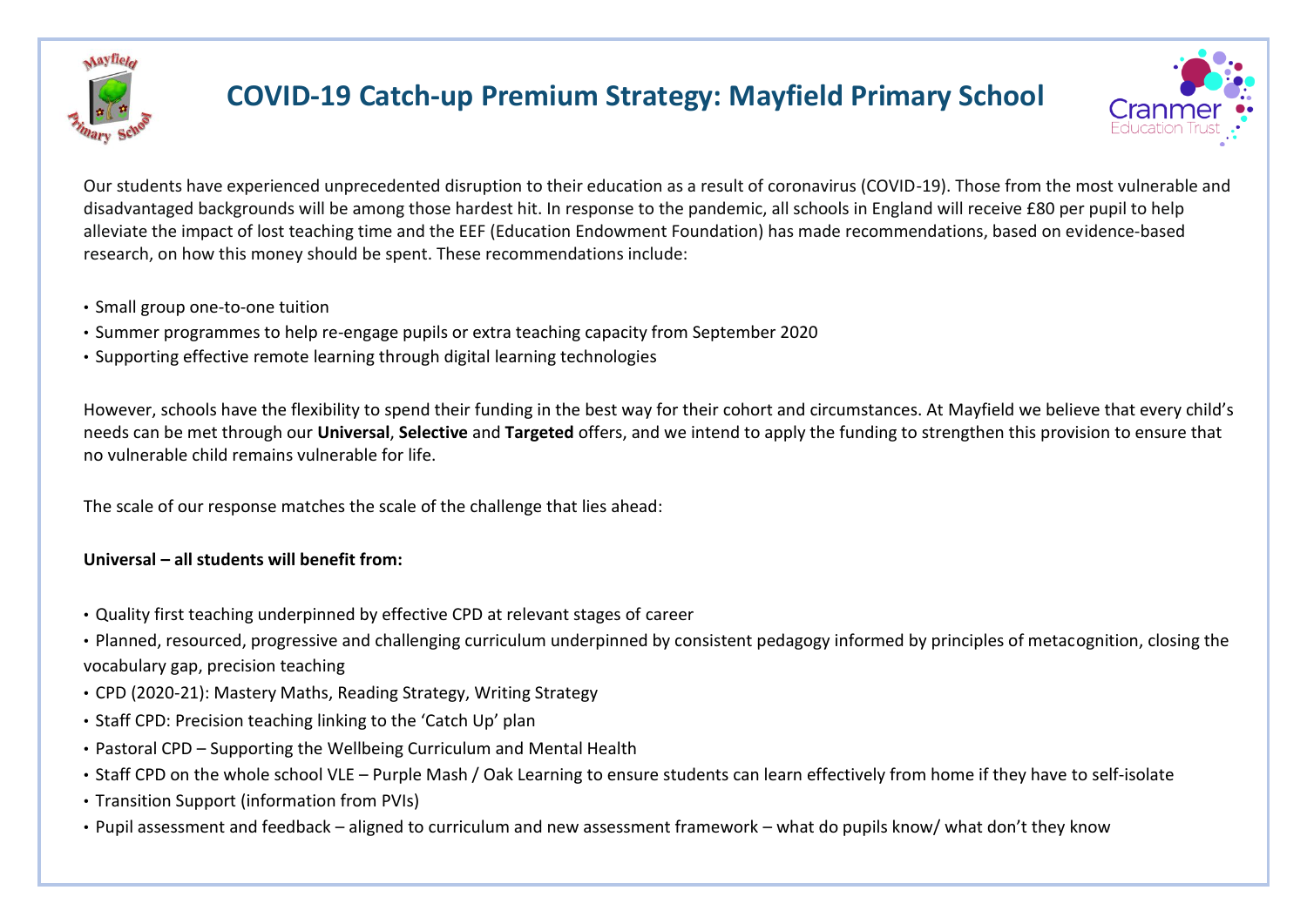



## **Selective and Targeted- identified disadvantaged students will benefit from:**

- One to one / small group tuition using specialist TAs, HLTAs and Learning Mentors
- Maths catch up tuition from a Mastery Maths specialist
- Pastoral provision and pastoral curriculum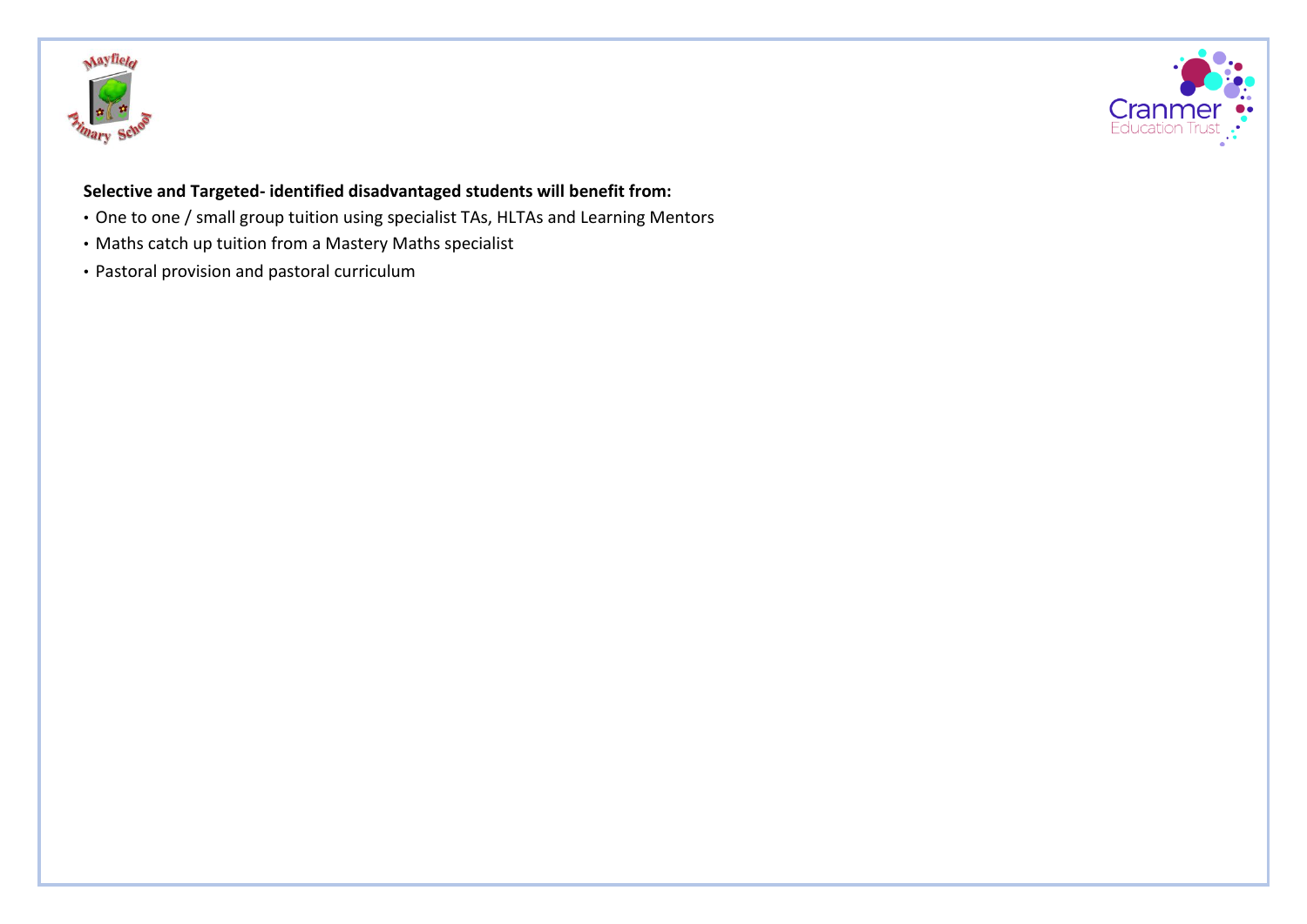

# **Catch up Premium Impact Report: Mayfield Primary School**



#### **Total Allocation = £6820**

**How we are spending our allocation:** 

## **1. Well-being**

To ensure well-being and mental health issues are addressed.

## **Actions:**

- Address challenges our children and families face, that we addressed before and during lockdown. (Things that are known to us).
- Support children and families with challenges developed during lockdown, that we do not yet know of, that will emerge as children and families return.
- Work on expressing thoughts, feelings, ways to talk to people, share, discuss.
- Intervention and work around anxiety and fear of returning to school / the fear of leaving parents and what they have known for six months.
- Specific whole-school well-being programme being implemented.

## **2. Behaviour and attitudes to learning**

To ensure excellent behaviour.

To ensure excellent attitudes to learning.

To ensure attendance is as good as it can be, and remote provision is adequate.

## **Actions:**

- Work on clarifying routines, expectations and re-establishing boundaries.
- Teaching assistants working with some of our more complex, challenging children, who may not have been in education for several months.
- Big emphasis on returning children to the mindset of learning, learning, learning and that every second counts. No wasted time.
- Build the positives / celebrate successes.